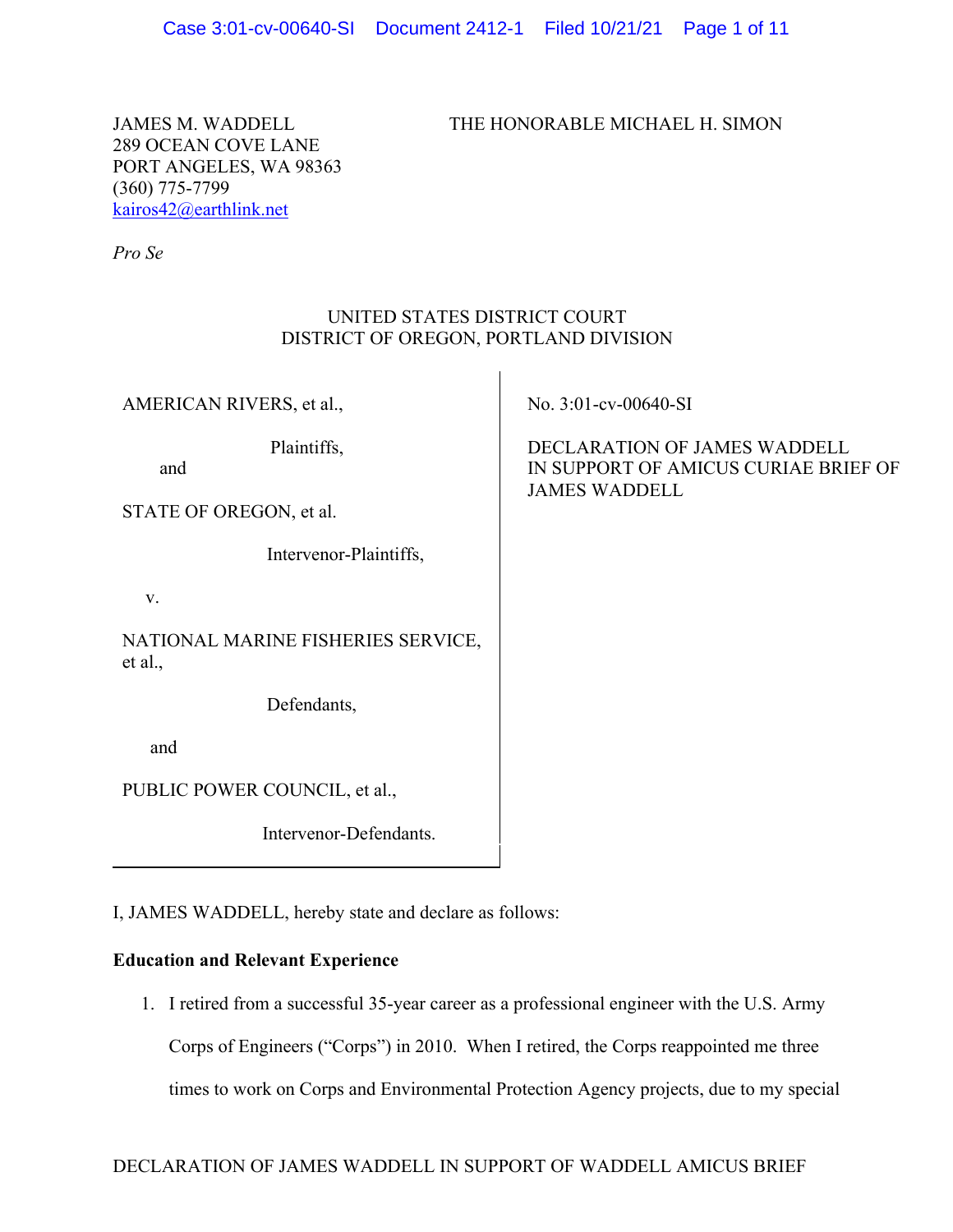expertise in sustainable development. My assignments spanned many functions of the Corps, ranging from construction management in the field to senior policy work in the Corps Headquarters, the National Science Foundation, the Department of Energy, and the White House Office of Science and Technology Policy.

- 2. I acquired unique expertise regarding the lower Snake River dams based on: (1) my 35 years of service with the Corps; (2) my service as the Deputy District Engineer for Programs at the Corps' Walla Walla District for three years starting in 1999, during the development and decision-making process of that resulted in the Lower Snake River Juvenile Salmon Migration Feasibility Report/Environmental Impact Statement, Feb, 2002, available at https://www.nww.usace.army.mil/Library/2002-LSR-Study/ ("*Lower Snake River Dams FR/EIS*"*)*; and (3) my recent multi-year involvement reanalyzing, reevaluating and updating the *Lower Snake River EIS.*
- 3. I, as Deputy District Engineer, was in the highest civilian position at Walla Walla. My responsibilities ranged from interfacing with elected officials on budget matters to reviewing complex engineering, economic costs and biological data and reports, and providing programmatic/project oversight of the Corps' 700-person Walla Walla District. Projects included seven large dams on the Columbia, Snake and Clearwater rivers, as well as numerous flood control and environmental restoration projects in the entire Snake River basin. The most important task of my position was to integrate the broad range of issues noted above from dozens of staff and thousands of pages of input into sound policy decisions and recommendations that met the Federal Objectives.
- 4. As Deputy District Engineer, in 2001, after receiving extensive personal input and thousands of pages of critical information from fisheries biologists, and after reviewing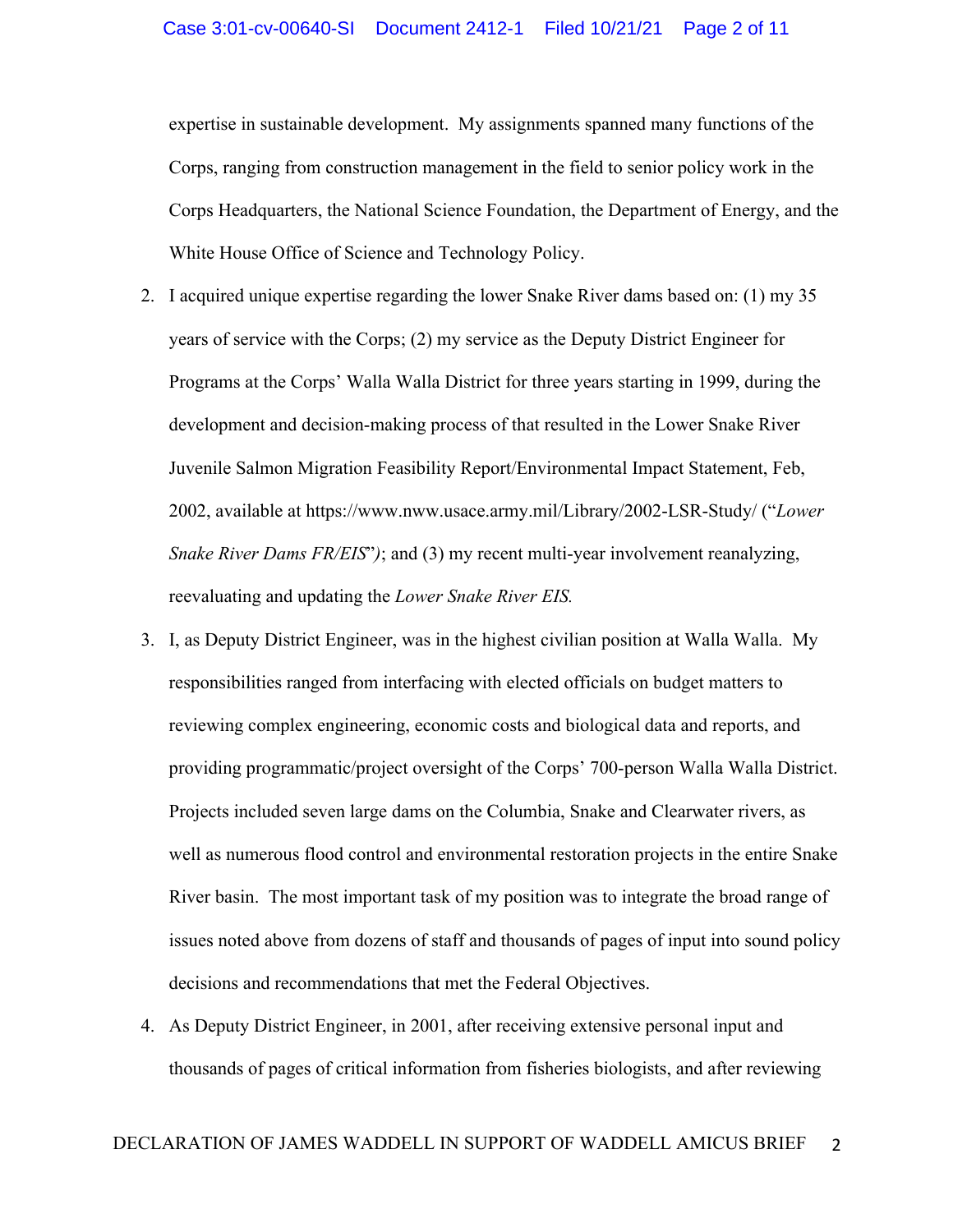the relevant facts and assumptions in the EIS studies, I recommended continuing with breach planning and design to recover wild salmon since the Corps own studies showed dam breaching was the best alternative to achieve that objective.

- 5. Attached hereto as **Exhibit 1** is a true and correct copy of my Resume which illustrates my extensive experience in high level project management with the Corps, including as a detail to the Executive Office of the President. Post-retirement, I founded the organization Dam Sense in order to educate the public about various aspects of dam breaching based on publicly available government information and data.
- 6. I am also an elected Clallam County Public Utility District Commissioner and have served in that capacity since January 2019. I have done extensive research and exploration into the various trade groups, organizations and agencies that deal with power supply to the state of Washington and the Pacific Northwest region. In my capacity as a Commissioner, I am regularly briefed on, and am an active participant in, hydropower modeling, fish management strategies, and policies that relate to future of hydro-system, in particular the lower Snake River dams. I am providing this declaration and brief in my individual capacity, not as a Commissioner, but include this information insofar as it is relevant to my background and informed perspectives on this issue.

## **Reevaluation of the** *Lower Snake River Dams FR/EIS* **Shows Dam Breaching Via Hydraulic Channel Bypass is Feasible and Economical**

7. The *Lower Snake River Dams FR/EIS* remains the only comprehensive study specific to feasibility of breaching the lower Snake River dams. In contrast, the 2020 Columbia River System Operations Environmental Impact Statement is much broader and lacks the scope and depth of analysis contained in the EIS specific to the lower Snake River dams. The *Lower Snake River Dams FR/EIS* recognized that dam breaching was the best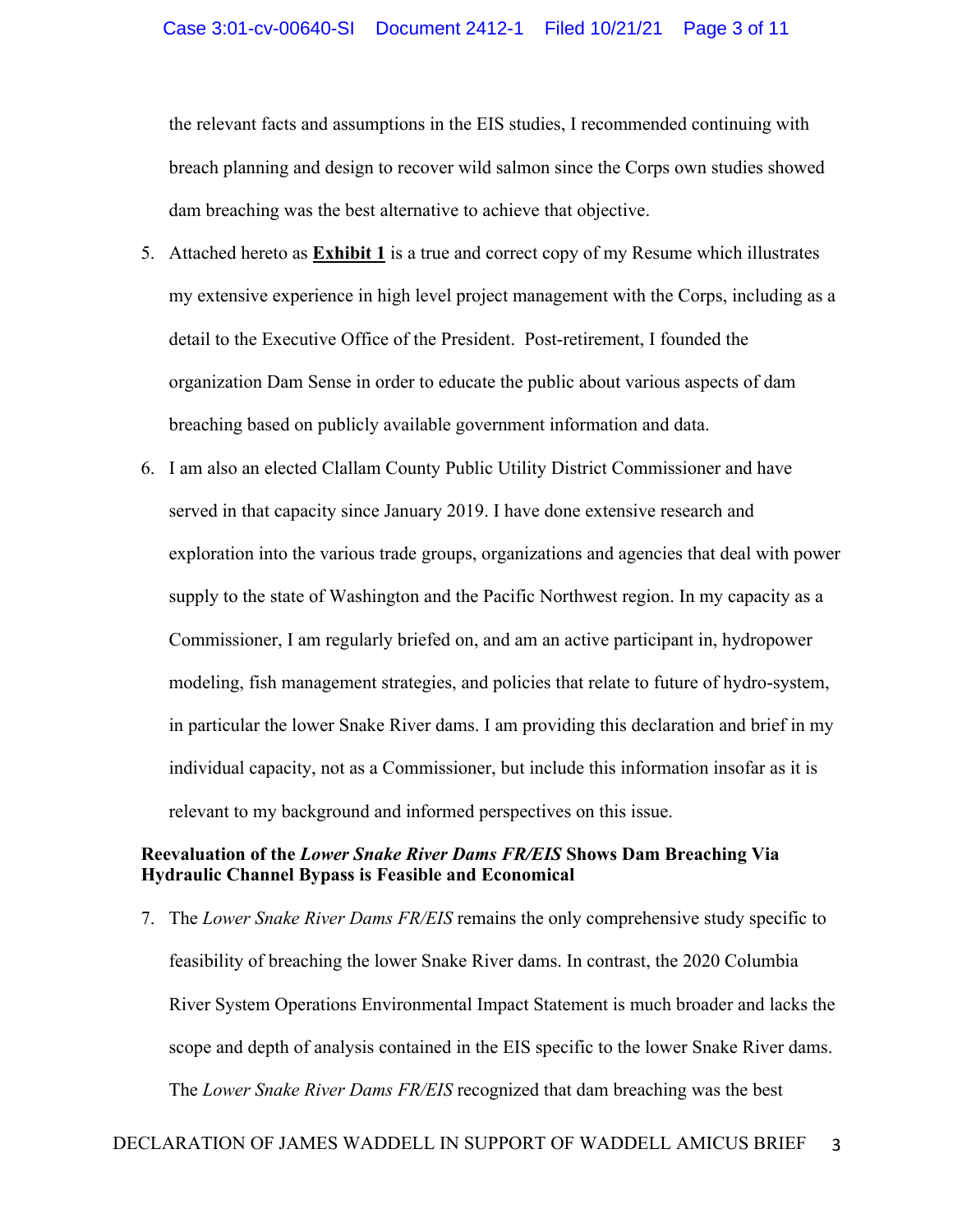method to prevent the extinction of endangered salmon and steelhead, even though the federal agencies did not select dam breaching as the preferred alternative. Review of the *Lower Snake River Dams FR/EIS* is valuable because it contains a detailed description of both how the dams were designed to make breaching feasible and identifies all factors relevant to breaching. Today, there is increasing misconception as to the feasibility of breaching and as to the cost and extent of any necessary mitigation.

- 8. I became involved again in the Snake River dam issues 9 years ago when I learned the dams were continuing to devastate the wild salmon runs. For the last several years I have reevaluated and reanalyzed major parts of the *Lower Snake River Dams FR/EIS*. I have concluded that the economic projections and cost estimates that made dam breaching seem to be economically infeasible in 2002 were based on errors that I and professional economists have now corrected. Attached hereto as **Exhibit 2** is a true and correct copy of a paper entitled *Lower Snake River Dams Breach Mitigation Plan & Cost*, dated December 2020 ("Breach Mitigation Plan"), explaining the actual cost of breaching with required mitigation, along with the full "REEVALUATION of The Lower Snake River Juvenile Salmon Migration Feasibility Report And SUPPLEMENTAL Environmental Impact Statement, Appendix D Natural River Drawdown Engineering", Prepared by Jim Waddell, PE/CE, USACE retired, Lead Author John Twa, ME, Technical Support/Editing/Graphics Anon Fisheries Biologists & Planners, February 2016.
- 9. I used my extensive experience as a program and project manager in the Corps where I specialized in economic analysis and cost estimating for these very types of projects to reach the conclusions set forth in the Breach Mitigation Plan. Breaching will cost less than \$280 million, a fraction of the amount set forth in the CRSO FEIS. This number is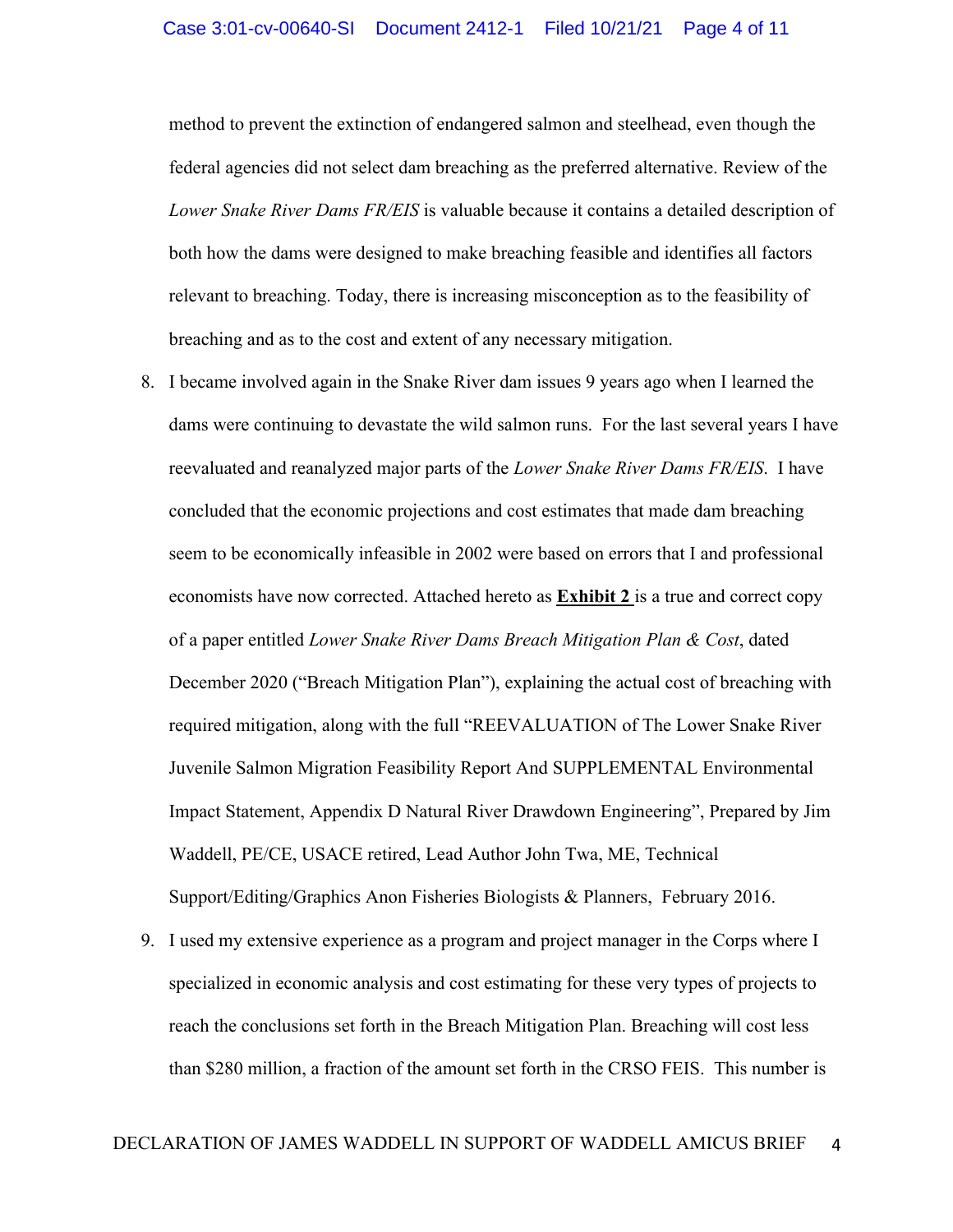based on the *Lower Snake River Dams FR/EIS* cost estimates, corrected and updated. Mitigation costs for direct impacts of breaching are under \$500 million. Direct mitigation costs associated with breaching all four dams as identified in the Lower Snake River EIS are: Federal - railroad relocations, bridge abutment protection, reservoir embankment protection, drainage structure protection, railroad/roadway damage repair, recreation access modification, reservoir revegetation, cultural resource protection. Non-federal : irrigation system at Ice Harbor reservoir; groundwater wells (all four dams); Potlatch Corporation water intake and effluent diffuser Lower Granite). The \$500 million mitigation costs we identified include corrected federal and non-federal costs as well as off river short line rail upgrades and additional sidings at grain elevators on the river. Mitigation, except for minor rail modifications, can occur simultaneously or post-breach.

10. The Corps' plan, described in the *Lower Snake River Dams FR/EIS*, to remove the earthen berms used hydraulic breaching to wash away the bottom and widest part of the earthen berm. Subsequent engineering shows that notching and removing the entire earthen portion of the lower Snake River dams via controlled hydraulic breaching can be easily done at a much cheaper cost than the original plan estimate, utilizing structures designed in the initial construction.

## **The Corps Has Inherent Authority to Place the Dams in Non-Operational Status and Breach Them**

- 11. The Corps' has the inherent authority to cease operating the lower Snake River dams and breach them without Congressional authorization.
- 12. The *River and Harbor Act of 1945*, Pub, L. No. 79-14, 59 Stat. 10, did not mandate or require the construction of the lower Snake River dams. Rather, the Act gave the Corps broad discretion for "the construction of such dams as are necessary . . ." This language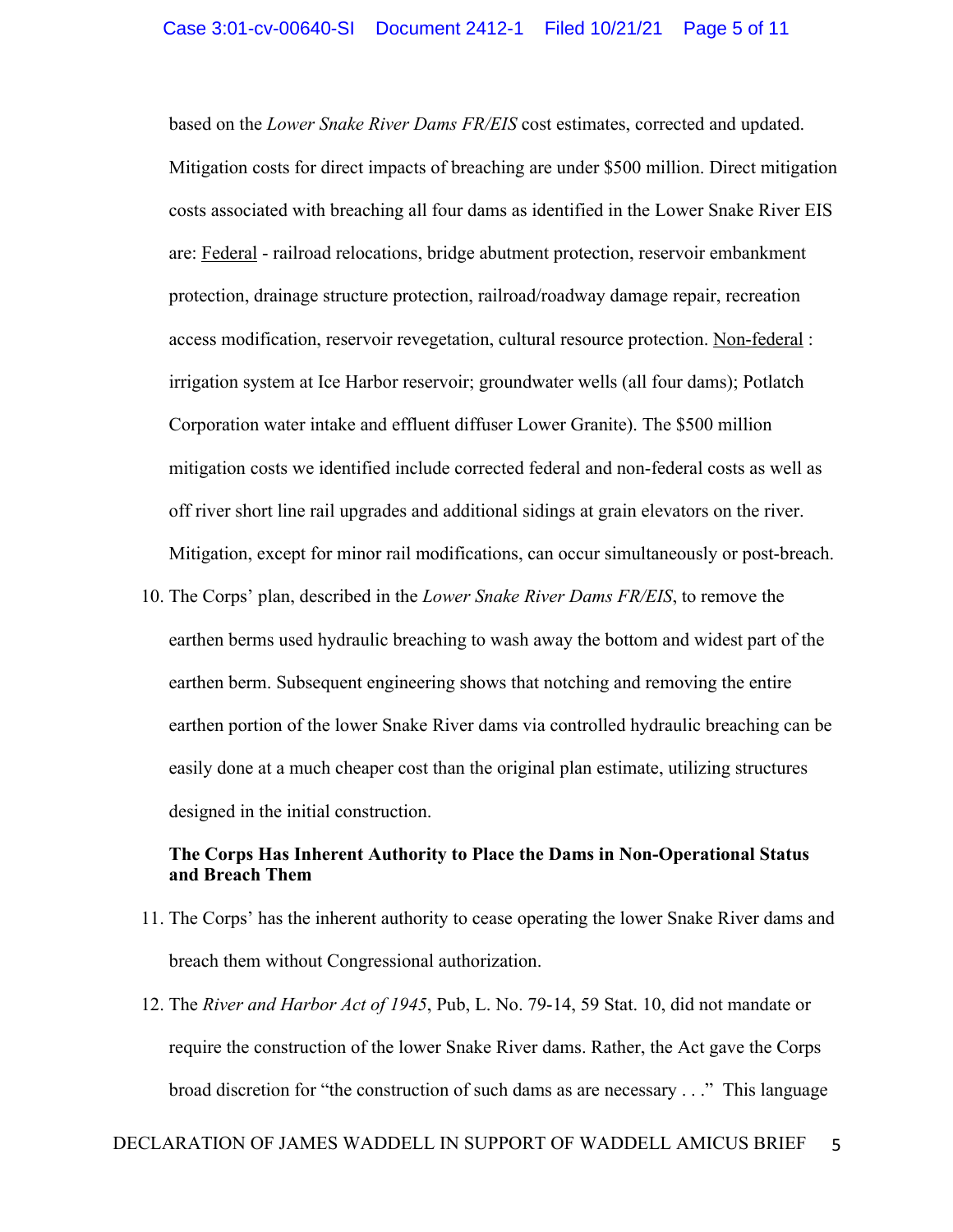serves to underscore the Corps' broad discretion in determining whether to continue to operate the dams or whether to place the dams in caretaker status for decommissioning.

- 13. Indeed, it was over a decade before Congress appropriated any funds to start dam construction, illustrating, what should be obvious: that Congress, itself, did not consider the River and Harbor Act of 1945 as requiring any dam construction. Just because the Act's passage enabled the Corps to seek funding to construct the dams, did not mean that it had to do so, nor, for that matter, that Congress would willingly provide it. The mere passage of the Act did not provide any guarantee of sufficient appropriations to carry out the project.
- 14. This same idea applies to projects even after they are built. Just because a dam or other infrastructure project has been built does not mean that the Corps is obligated to continue to seek sufficient funds to maintain it. To the contrary, the Corps must evaluate projects to determine whether their cost-benefit ratio justifies their continued operation. When a project is no longer justified, whether for economic or environmental reasons or both, the Corps will place it in caretaker or non-operational status. Part of placing a project in such status is to take necessary measures to secure it. Absent such discretion, the Corps would be beholden to Congress – waiting, perhaps decades, for legislative agreement -- in order to avoid wasting billions of taxpayer dollars. This is simply not the case. The Corps frequently secures projects for which it has ceased operations and these same principles apply to breaching and securing the lower Snake River dams.
- 15. Within the Corps, there are many ways to cease operations and secure a project that is no longer viable. There are many terms to describe the process of ceasing operations including, but not limited to, placing a project in caretaker or non-operational status,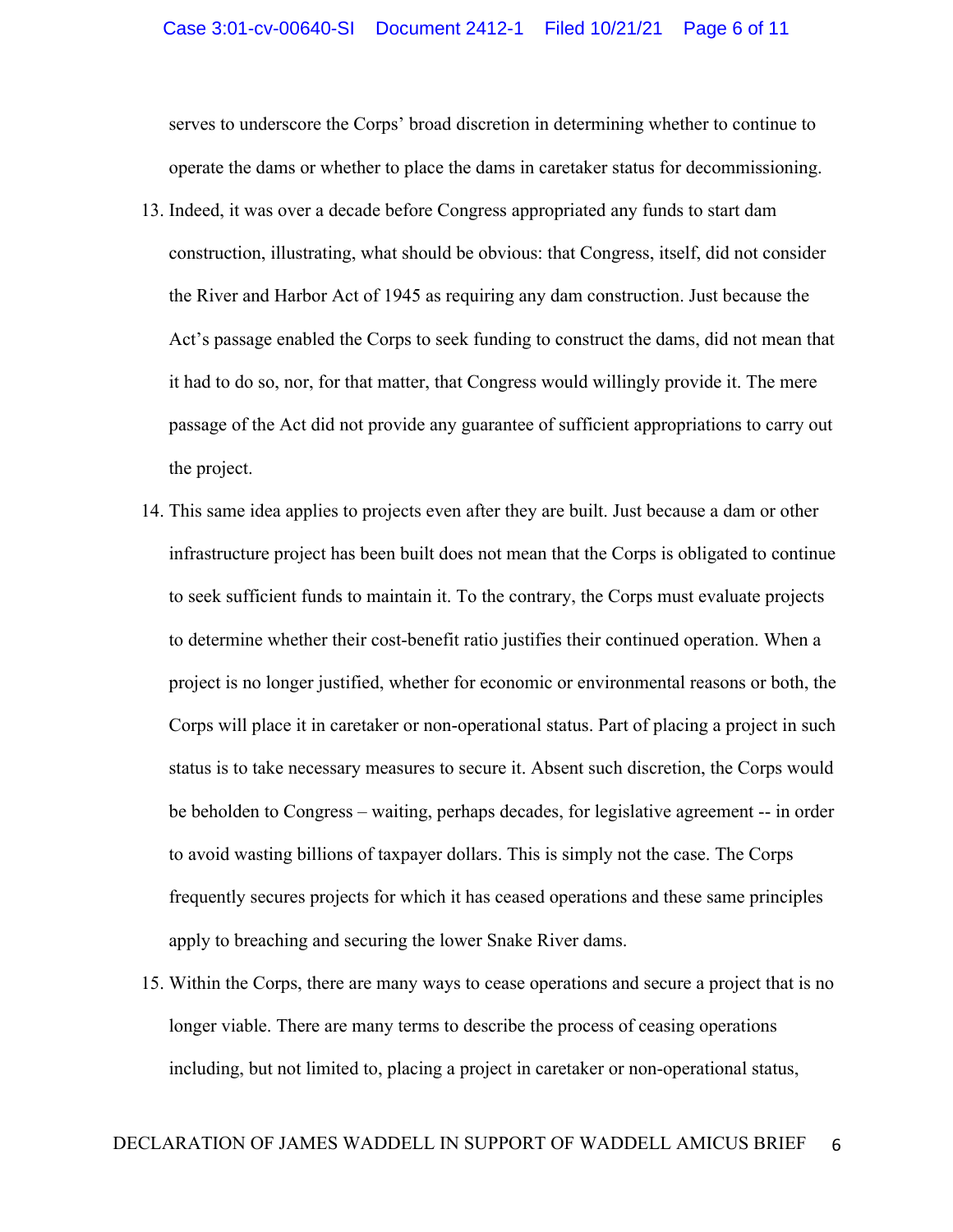decommissioning, mothballing, retiring, or abandonment. In the context of the lower Snake River dams, any of the recognized means to cease operations leads to the same result – they all require securing of the project which in this case is by breaching the earthen berms for each of the dams.

- 16. The breach has three basic phases: (1) mechanical removal of the top 60 feet of material by dozer to the downstream side of the embankment, while dewatering over the spillway and turbines; (2) controlled (via turbine wicket gates) hydraulic breaching of the remaining 40 feet; and (3) channel alignment and armoring around the structure and bridge piers/road embankments, if necessary. Thus, the contract is little more than a time and materials or rental contract for four to five pieces of equipment at any one time.
- 17. It is feasible to start breaching this year. This is possible since: (a) the Corps has all the necessary authority to decommission and breach; (b) BPA has the funding to do it and has enough surplus power to cover the loss of generation at the four dams; (c) there is an existing breach plan in the 2002 EIS which I and a team of professionals have updated to streamline the breach process and reflect present day cost; and (d) the contracting is a simple matter of "time and materials contracting" which does not require any more design than that already covered in the 2002 EIS breach plan as updated. Lower Granite could be breached starting in December 2021 and Little Goose could be breached 45 days later, followed by breaching one dam per year for the last two dams. The timing of the breach is during the "in water work period" in which there is very little salmon or steelhead migration. Simple mitigation measures to shift grain shipments to rail can largely be accomplished in a matter of months. There is sufficient time for mitigation regarding the second two dams to be breached, specifically, for rail relocations at Lower Monumental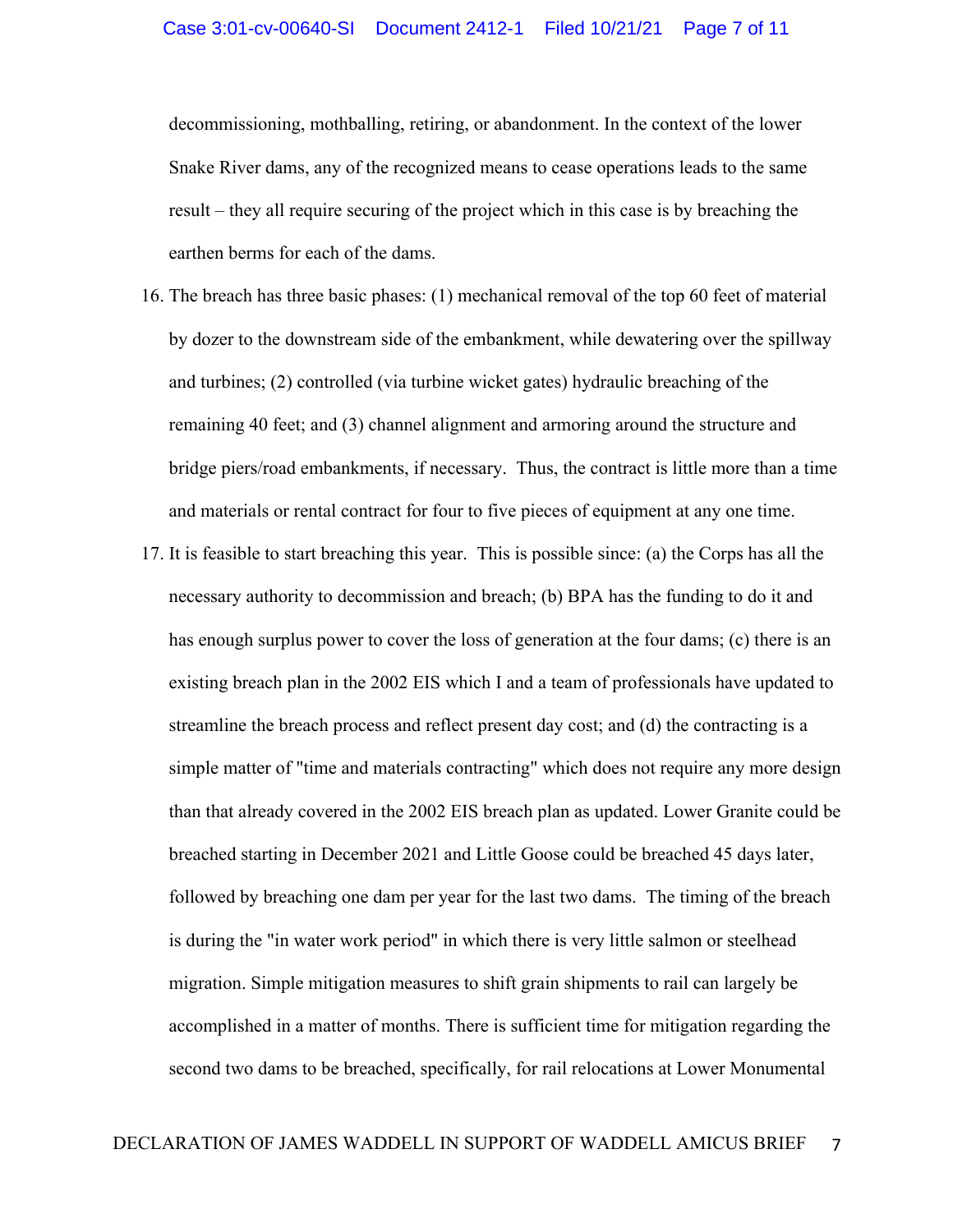and for irrigation modifications on Ice Harbor pool. The "REEVALUATION of The Lower Snake River Juvenile Salmon Migration Feasibility Report And SUPPLEMENTAL Environmental Impact Statement, Appendix D Natural River Drawdown Engineering", attached as **Exhibit 2**, provides a more in depth discussion.

- 18. Breaching the earthen berms is the only feasible means of protecting the concrete structure, spillways, locks etc. from continuous river flows for which they were not designed. For instance, spillway basins would erode in a matter of years and then cause structural failure of the spillways themselves. Breaching the dams by removing the earthen embankment is also the sole means of safely securing the project and allowing fish passage while in a caretaker or non-operational status.
- 19. There is considerable misunderstanding about the difference between a change in a project's operational status versus a change in a project's purpose. This has led some to take the erroneous position that placing the lower Snake River dams in non-operational status and securing them by breaching their earthen berms would be an unauthorized change to the project's purpose. Placing a project in caretaker or non-operational status does not change the purpose for which the project is authorized. The reason is simple – there is no mandate requiring the Corps to continue to operate a particular project. The Corps thus has discretion to cease operating a project. There is no question that this is, and must be, the case. In contrast, a change in *operations* may in some instances, although certainly not all, require an extensive analysis of the Corps' scope of authority to operate a project in a different way. *See* Memorandum for the Chief of Engineers, June 25, 2012, from Office of Chief Counsel re authority to provide for municipal and industrial water supply from the Buford Dam/Lake Lanier Project, Georgia, available at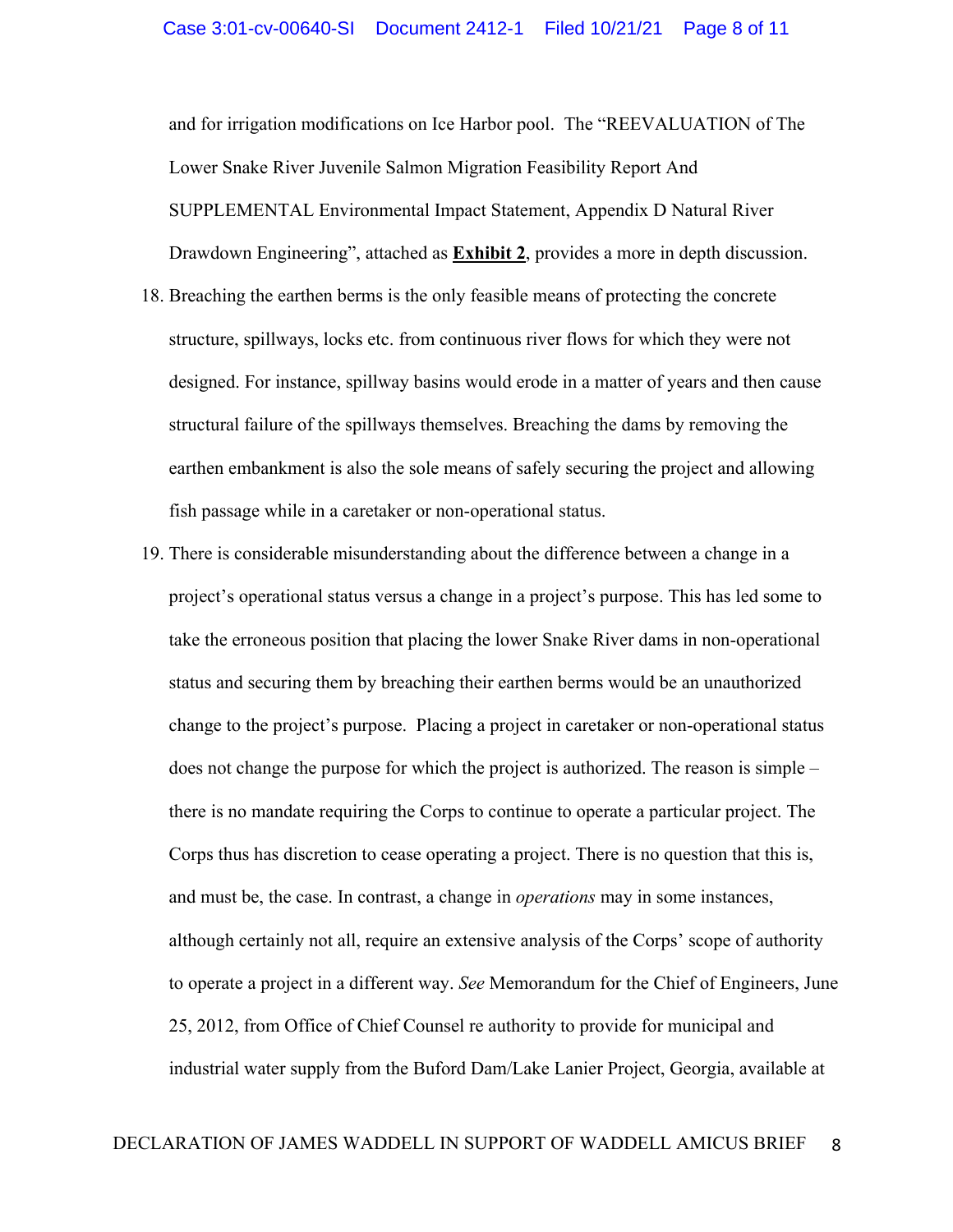https://www.sam.usace.army.mil/Portals/46/docs/planning\_environmental/acf/docs/2012 ACF legalopinion.pdf. No such analysis is required in this instance because the Corps would not be *operating* the project for another purpose.

- 20. As a program manager, I was required to allocate funds to projects. In certain cases the decision was made to defund projects, resulting in projects that were either abandoned or no longer operated. This occurs frequently with studies and small projects, such as dredging.
- 21. The cessation of operations may also occur on a piecemeal basis. Indeed, BPA has done this in the context of the lower Snake River dams. BPA has made the decision to not fund turbine replacement for certain turbines on the lower Snake River dams which is, de facto, decommissioning of a unit. This illustrates how BPA and other federal agencies frequently alter projects to the point of impacting their operations without Congressional authorization.
- 22. The Corps makes discretionary decisions at all levels about what money goes to which projects and, within a particular project, about what money goes to particular aspects of a project.
- 23. The Corps participates in an annual budget process for operations and maintenance. From OMB to the Secretary of Army comes budget guidance. OMB tells the Corps that it will get X amount of total dollars for operations and maintenance. Each division headquarters of the Corps then identifies the amount of money for that division. At the field level, each project manager puts in a budget request. Almost always, the request will exceed available funds. Negotiation of budgets then occurs, resulting in a bottom line that goes to Congress for appropriations. The money appropriated then trickles back down to the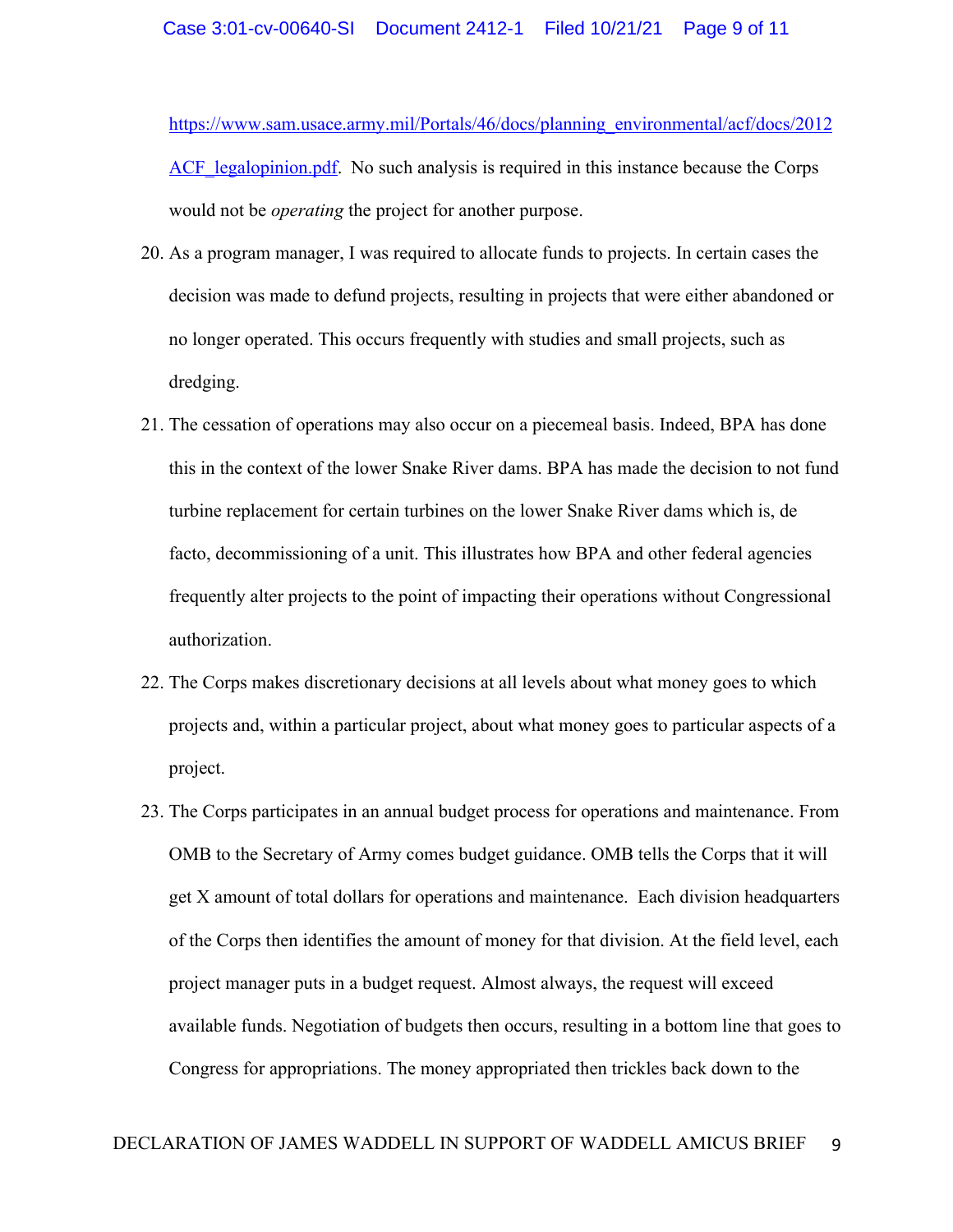field/project level. Program managers in the division headquarters have the discretion to allocate project funds.

24. An update to the Corps' business process regulation, ER 5-1-1, released on July 31, 2018,

describes the key tenets of the Corps' decision making policy. Of particular value is the

doctrine for Mission-Focused Execution on p. 2 that reads:

USACE team members will make resource decisions based on what is best for the mission, the Nation, and the public, understanding impacts to all stakeholders. Leaders facilitate smart use of resources, technical competency, and innovation across the organization with a focus on mission execution. As public servants, all USACE employees have taken an oath to support and defend the Constitution and, by extension, the interests of the United States and its citizens. Accordingly, all USACE employees must make decisions based on the best interests of the Nation, the Army and the public. Recognition of this preeminent responsibility is critical to properly balancing the many interests that USACE faces in executing its missions.

Available at https://www.publications.usace.army.mil/Portals/76/ER\_5-1-11.pdf?ver=2019.

- 25. This description of the Corps' decision-making process illustrates the Corps discretion in allocating resources and mirrors my experience in the Corps.
- 26. The Corps has the ability to make discretionary decisions even if the decision will result in the degradation or cessation of all or a portion of a project. If the Corps were unable to exercise this level of discretion, it would impossible for it to effectively manage billions of dollars' worth of projects.
- 27. The decision to cease operating a project is normally driven by lack of funds, but may also include consideration of other specific circumstances, in particular, a project's environmental and cultural impacts. The Corps must also, of course, give strong consideration to, and abide by federal laws, such as the Endangered Species Act.
- 28. An example of placing a project into a "non-operational" status is the Willamette Lock and Dam in Portland Oregon; the dam was placed into a caretaker status in 2006, due to low use versus the cost of operations and maintenance.